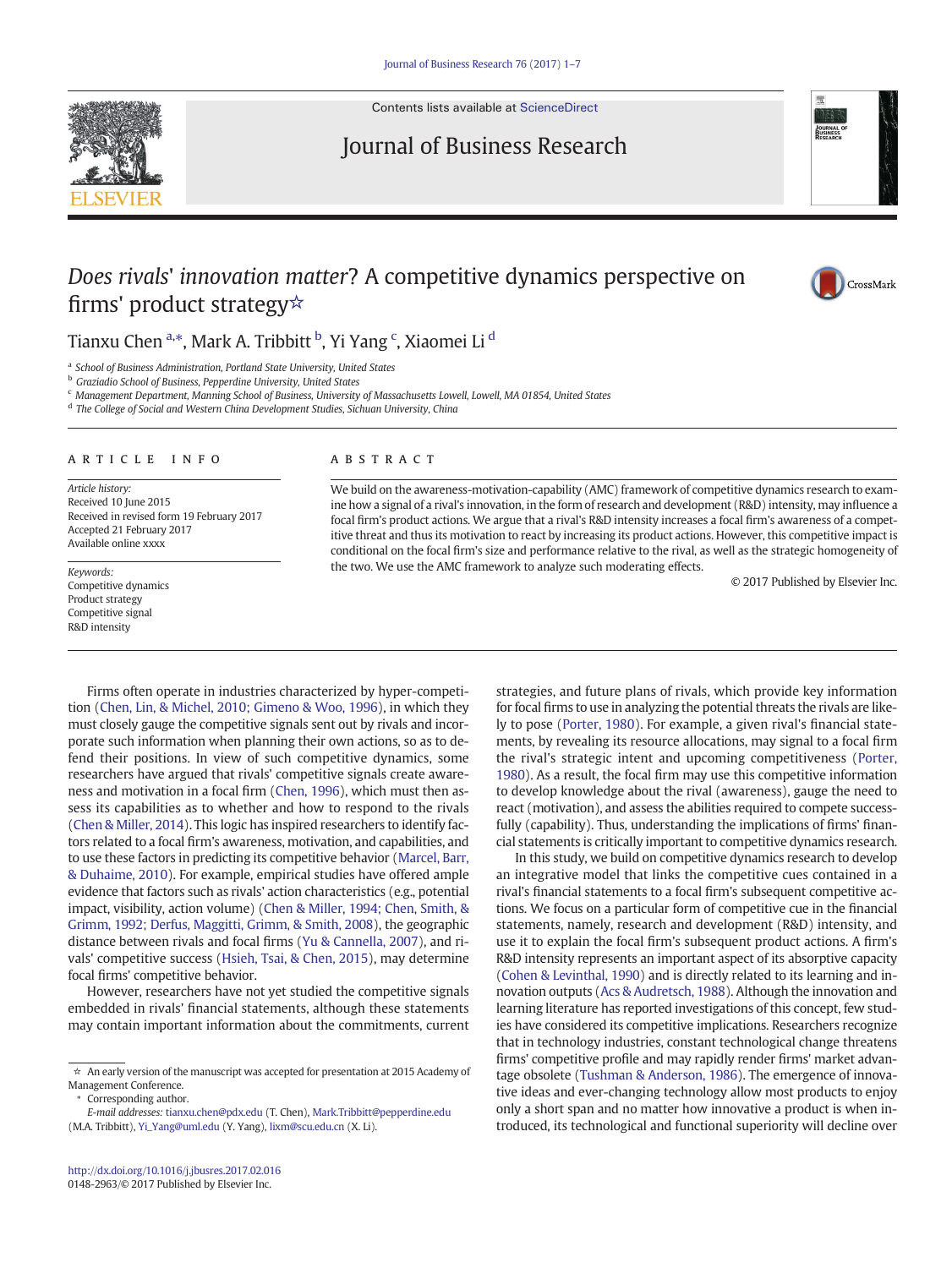time and be surpassed by more innovative products introduced later by rivals [\(Tushman & Anderson, 1986](#page-6-0)). To remain competitive, a focal firm needs to constantly gauge rivals' R&D efforts and plan its subsequent actions accordingly [\(Katila & Chen, 2008; Smith, Collins, & Clark, 2005\)](#page-6-0); therefore, competitive signals indicating rivals' learning and absorptive capability, such as R&D intensity, are likely to influence a focal firm's product strategy.

On the basis of these ideas, we address the following research question: How will a given rival's R&D intensity influence a focal firm's subsequent product action? We propose that in technology industries, a rival's R&D efforts may increase a focal firm's awareness of future competitive threats and the need to react, driving it to more product actions. However, this competitive impact depends on several factors that influence the focal firm's awareness, motivation, and capability. We argue that the focal firm's size relative to the rival influences its awareness, its performance relative to the rival influences its motivation to react, and the strategic homogeneity between the two determines its capability to act. We test our hypotheses with a sample of 235 firm-rival pairs in the computer software sector and 9838 observations between 1987 and 2010.

#### 1. Theory and hypotheses

Research on competitive dynamics conceptualizes competition as a dynamic process of firms' actions and responses ([Chen, 1996\)](#page-6-0). This logic highlights the interdependence between the payoff to a firm and to its rival such that the competitive position of a focal firm will be threatened if the rival undertakes offensive or defensive actions [\(Rindova, Becerra, & Contardo, 2004\)](#page-6-0). In view of this interdependence, competitive dynamics researchers have conceptualized awareness, motivation and capability (AMC) as the key behavioral drivers of firms' competitive actions ([Chen, 1996\)](#page-6-0). Awareness refers to a firm's knowledge of competitive signals, motivation captures a firm's logic and intention to take an action, and capability reflects a firm's internal strengths that make its actions possible. "Simply stated, a competitor will not be able to respond to an action unless it is aware of the action, motivated to react, and capable of responding" ([Chen & Miller, 2014](#page-6-0): 2). A logical sequence is apparent in the AMC framework; awareness is the prerequisite in that a firm must be aware of a rival's action before it can consider motivation and capability and then needs to judge whether an action is advisable (motivation) before determining if it has the capability to carry out the action ([Chen & Miller, 2014; Derfus](#page-6-0) [et al., 2008; Ndofor, Sirmon, & He, 2011; Yu, Subramaniam, &](#page-6-0) [Cannella, 2009\)](#page-6-0).

Competitive dynamics research, especially the AMC framework, offers a particularly useful perspective for examining firms' innovation and product strategy in technology industries [\(Katila & Chen, 2008](#page-6-0)), in which firms must aggressively invest in innovation and constantly introduce new products. Even then, the competitive advantage associated with any new product may be quickly eroded by rivals' innovation efforts; as a result, a focal firm must closely follow signals indicating rivals' innovation efforts so as to predict their actions. This logic has inspired some researchers to examine firms' innovation strategy on the basis of a "competitive view." [Bowman and Gatignon \(1995\)](#page-6-0) have documented that firms tend to react to rivals' new products and [Katila and Chen](#page-6-0) [\(2008\)](#page-6-0) found that rivals' exploration and exploitation can influence the frequency and innovativeness of a focal firm's new product introductions.

A key source of competitive intelligence indicating a rival's innovation efforts is its R&D intensity, as shown in its financial statements. Indeed, management researchers have long recognized the significance of the competitive information contained in financial statements [\(Healy &](#page-6-0) [Palepu, 1993; Porter, 1980](#page-6-0)). For example, information in financial statements may indicate current performance, motivation to change or maintain current strategies, or plans managers have made regarding resource allocations [\(Fombrun & Shanley, 1990](#page-6-0)). In competitive

situations, a particularly important piece of information to be obtained from a rival's financial statements is R&D intensity, defined as the ratio of the rival's R&D expenditure to its total revenue [\(Greve, 2003](#page-6-0)). Because R&D transforms basic knowledge into "codified outputs" such as patents or commercialized products [\(Coff, 2003](#page-6-0)), a rival's R&D intensity represents its absorptive capacity, which is related to its innovation outputs and future competitive advantage [\(Cohen & Levinthal, 1990](#page-6-0)), which implies future threats to a focal firm.

In this paper, we build on the AMC framework to examine how a given rival's R&D intensity, as reflected in its financial statements, may influence a focal firm's subsequent product actions. Our premise is that in pair-wise competitive relationships, firms are highly interdependent in that if one gets ahead, the other falls behind ([Rindova et al.,](#page-6-0) [2004\)](#page-6-0). We argue that a rival's R&D intensity as shown in financial statements provides the awareness and motivation for a focal firm to engage in product actions but that this relationship can be constrained or enhanced by factors that influence the focal firm's awareness, motivation and capability. Competitive dynamics scholars have shown that rival firms' size, past performance, and strategic homogeneity influence their competitive engagements ([Chen, Su, & Tsai, 2007](#page-6-0)). Following prior research [\(Chen et al., 2007](#page-6-0)), we conceptualize a focal firm's size relative to that of the rival as a proxy for awareness; its performance relative to that of the rival as motivation; and the two firms' strategic homogeneity as capability. We argue that the impact of a rival's R&D intensity on a focal firm's subsequent product action will be moderated by these variables.

#### 1.1. Direct effects of rival's R&D intensity

Increases in a firm's R&D intensity can be an effective response to the challenges the firm encounters in the competitive market ([Gentry &](#page-6-0) [Shen, 2013\)](#page-6-0). By investing heavily in R&D, a rival may generate new knowledge to advance new products, develop new approaches to improve existing products, and enhance its overall innovation capability [\(Cohen & Levinthal, 1990; Gentry & Shen, 2013](#page-6-0)). The R&D intensity of a rival can thus be understood by a focal firm as an important component of the rival's repository of technological competencies [\(Coff,](#page-6-0) [2003; Ndofor et al., 2011](#page-6-0)). In particular, firm performance is often interdependent in competitive markets such that more innovative products of a rival necessarily put a focal firm at a competitive disadvantage. Thus, the focal firm tends to follow closely information about the innovation strategy of rivals, and awareness of such information greatly influences its own competitive strategy. Indeed, by investing heavily in R&D, a rival shows its intention to move forward with innovative products and its determination to compete hard in the impending rivalry. In addition, a rival with strong R&D intensity may be able to introduce radically improved products, thereby destroying the focal firm's current core competence ([Tushman & Anderson, 1986\)](#page-6-0). These competitive implications are likely to capture the focal firm's attention (awareness) and give it the incentive to react (motivation), both of which often lead to aggressive reactions on the part of the focal firm [\(Chen et al.,](#page-6-0) [1992; Marcel et al., 2010; Porter, 1980\)](#page-6-0). Additionally, since information about a rival's R&D intensity is publicly available, this competitive signal tends to trigger the focal firm's alertness so as to drive it into aggressive defense, the most effective defense of which is perhaps an immediate increase in product actions.

H1. A rival's R&D intensity will be positively related to a focal firm's frequency of product actions.

#### 1.2. Moderating effects

Although a rival's R&D intensity poses a direct threat, the strength of this influence may depend on other factors influencing the focal firm's awareness, motivation, and capabilities. In this paper, we use relative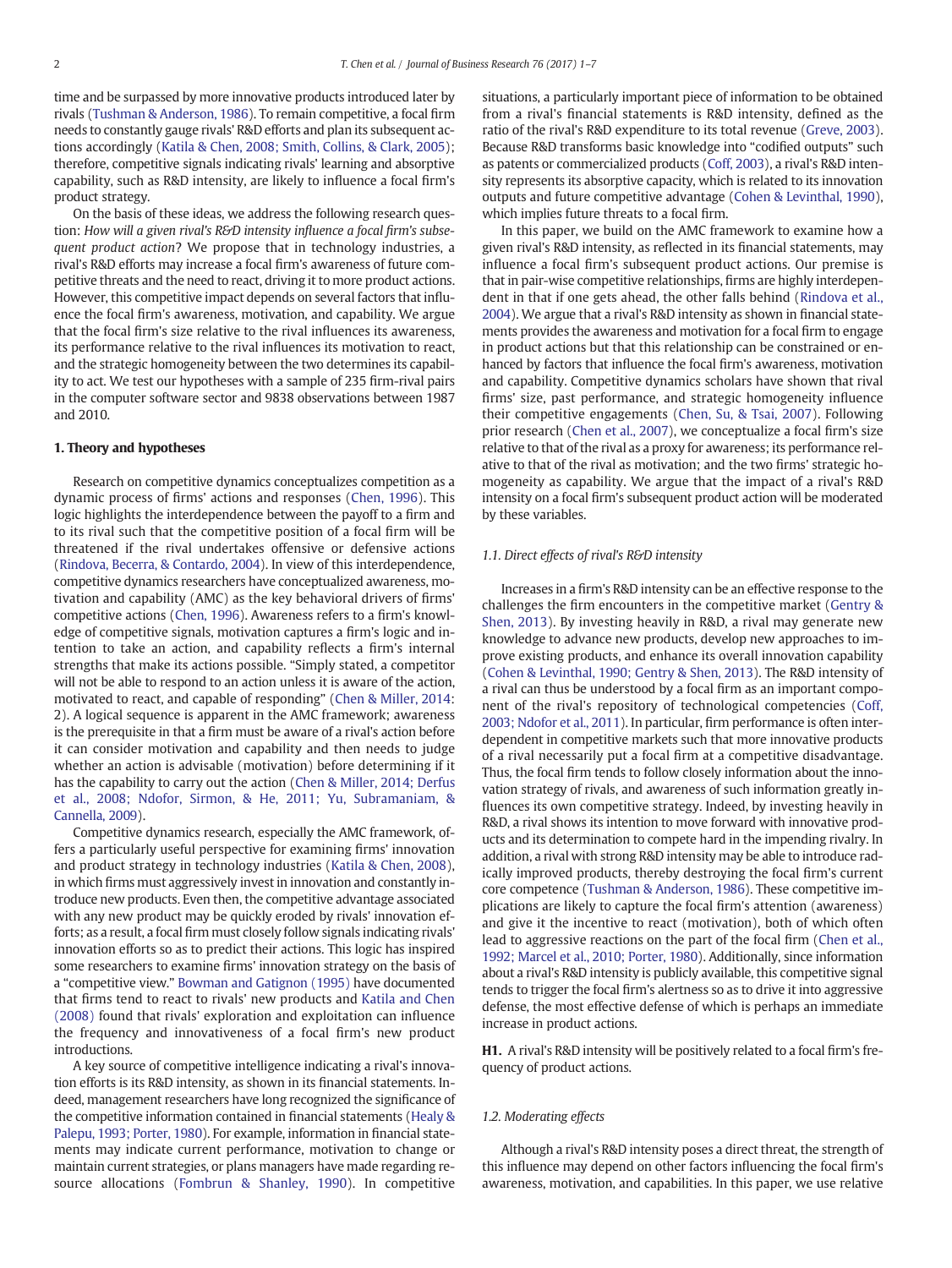<span id="page-2-0"></span>firm size (a focal firm's size compared with that of a given rival) to capture awareness [\(Chen et al., 2007\)](#page-6-0), relative firm performance (a focal firm's performance compared with that of a given rival) to capture motivation ([Miller & Chen, 1994\)](#page-6-0), and strategic homogeneity (a focal firm's strategic profile relative to that of a given rival) to capture capability [\(Zhang & Rajagopalan, 2003; Chen et al., 2007\)](#page-6-0). In the following sections, we discuss the moderating effects of these three components.

#### 1.2.1. Relative firm size

The impact of firm size on strategy has long been recognized ([Chen,](#page-6-0) [Williams, & Agarwal, 2012; Porter, 1980; Tellis, 1989](#page-6-0)). For example, [Hofer \(1975\)](#page-6-0) argued that firm size can moderate the impact of firm strategy on performance. Researchers have also argued that firms larger in size may exhibit structural inflexibility, lack of innovation propensity and higher bureaucratic challenges ([Chen & Hambrick, 1995; Chen et al.,](#page-6-0) [2012](#page-6-0)). Empirical studies have offered evidence that smaller firms tend to have a greater propensity for action than larger ones ([Chen &](#page-6-0) [Hambrick, 1995\)](#page-6-0).

Building on these ideas, we argue that a focal firm's size may moderate the impact of a rival's R&D intensity on a focal firm's competitive action. First, the structural complexity and bureaucracy associated with larger firms may buffer them from competitive engagements and promote insularity ([Chen & Hambrick, 1995; March, 1981\)](#page-6-0), resulting in less awareness of rivals' competitive signals. In addition, larger firms may be characterized by complacency and inertia that cause them to underestimate the ability of their rivals, resulting in their knowing less about the rival's actions ([Chen & Hambrick, 1995\)](#page-6-0). Larger firms may believe that "they are powerful enough to ignore threats from their weaker rivals" [\(Miller & Chen, 1994](#page-6-0): 7) and this reduced awareness may lower the potential impact of the rival's R&D intensity on the focal firm's competitive actions.

H2. The positive association between a rival's R&D intensity and a focal firm's frequency of product actions will be weaker if the focal firm is larger than the rival.

#### 1.2.2. Relative firm performance

Well performing firms tend to become complacent and content with the status quo, and thus to resist change [\(Miller & Chen, 1994; Miller &](#page-6-0) [Friesen, 1983](#page-6-0)). Under such circumstances, managers may believe that what they have done in the past is adequate, so there is little incentive for change. Because superior performance may make a focal firm feel that little vigilance is required, it may be less willing to engage in environmental scanning or search [\(Aguilar, 1967; March, 1981; Miller &](#page-6-0) [Chen, 1994\)](#page-6-0). This reduced motivation may delay managers' strategic decisions such that even if they notice a rival's stronger inputs in R&D, they may not feel a strong need for reaction in the form of increasing their strategic competitive actions.

In contrast, if a focal firm's performance is weaker than that of its head-on rival, this in itself may provide an incentive for it to be highly alert to what the rival is doing and to search for reasons for their weak performance, i.e., to "scan their environments to find out what is wrong" ([Miller & Chen, 1994:](#page-6-0) 4). The motivation to search actively for reasons for their poor performance increases the probability of noticing the rival's inputs in R&D and may provide strong motivation to react to these inputs ([Miller & Chen, 1994](#page-6-0)).

H3. The positive association between a rival's R&D intensity and a focal firm's frequency of product actions will be weaker if the focal firm has better performance than the rival.

#### 1.2.3. Strategic homogeneity

Despite the awareness and motivation, a focal firm may not be able to respond to a rival's activity if it lacks the capability to do so ([Chen &](#page-6-0) [Miller, 2014\)](#page-6-0). Indeed, strategy researchers have long recognized that different firms may be similar in key capability dimensions, and such strategic homogeneity may have implications for strategy formulation [\(Zhang & Rajagopalan, 2003\)](#page-6-0). Echoing this idea, competitive dynamics researchers have highlighted the homogeneity or similarity aspect in assessing competitive interaction [\(Chen et al., 2007; Nadkarni, Chen, &](#page-6-0) [Chen, 2015\)](#page-6-0), suggesting that firms with homogeneous profiles tend to possess comparable capabilities and are therefore more likely to respond to each other's attacks [\(Chen et al., 2007](#page-6-0)). For example, [Gimeno](#page-6-0) [and Woo \(1996\)](#page-6-0) found that strategically homogeneous firms have an increased level of rivalry, and [Porac and Thomas \(1990\)](#page-6-0) and [Young,](#page-6-0) [Smith, Grimm, and Simon \(2000\)](#page-6-0) suggest that a firm's ability to compete with rivals is partly determined by the extent to which they possess the same resources.

In our context, if strategic homogeneity between a focal firm and a rival is high, the focal firm may be more likely to react if awareness and motivation are in place. In contrast, if strategic homogeneity is low, the focal firm tends to possess a set of capabilities very different from that of the rival, so that even if the focal firm has formulated awareness of the rival's competitive signal and motivation to react, it may not have the capability required to compete head-on against the rival.

H4. The positive association between a rival's R&D intensity and a focal firm's frequency of product actions will be stronger if the two firms have higher strategic homogeneity.

#### 2. Methods

#### 2.1. Sample and data

We tested our hypotheses with data from the computer software sector (e.g., computer programing, prepackaged software, data management, etc.), defined by the three-digit SIC code (737) offered by the COMPUSTAT database. We focused on the computer software sector for several reasons. First, this sector is characterized by fast-changing technology and intense competition, in which product actions represent an important means of developing competitive advantage. Second, the strategic groups that exist within the computer software sector helped us clearly identify competitive pairs. Third, because larger software companies are publicly traded firms, they often announce their competitive actions via publicly available channels such as news releases and business wires.

We used three criteria to derive a sample from the selected industry sector. First, we focused on large (total sales  $> $ 100$  million) firms, because competitive relationships are more obvious for larger firms and because their product actions are readily observable and typically have greater impact on rivals' competitive strategies than do the actions of smaller firms. Next, we focused on single business firms (>70% revenue from primary business), because these firms have significant market dependence such that competitive interdependence is particularly strong between them ([Derfus et al., 2008](#page-6-0)). Finally, because researchers in competitive dynamics have highlighted the matched-pairs design, with a particular focus on the top players in an industry, as an ideal approach for examining firms' competitive interactions ([Ferrier, Smith, & Grimm,](#page-6-0) [1999\)](#page-6-0), we selected matched-pairs in the computer software industry sector on the basis of 4-digit SIC codes, that is, firms having the same 4-digit SIC codes were considered head-on competitors [\(Derfus et al., 2008;](#page-6-0) [Ferrier et al., 1999\)](#page-6-0). In our sample, we selected 8 industries in the sector: 7370, 7371, 7372, 7373, 7374, 7375, 7376, and 7379. From each industry, we picked the top two single-business firms (those with sales ranked first and second) during the time frame 1987–2010 and used them as the basis for constructing pairwise competitive relationships. Because firms' market shares as well as the identity of the top two single-business firms in each industry changed over time, we selected firms that appeared even once as one of the top two. As a result, we included 42 firms in our final sample and formulated 235 pairwise relationships.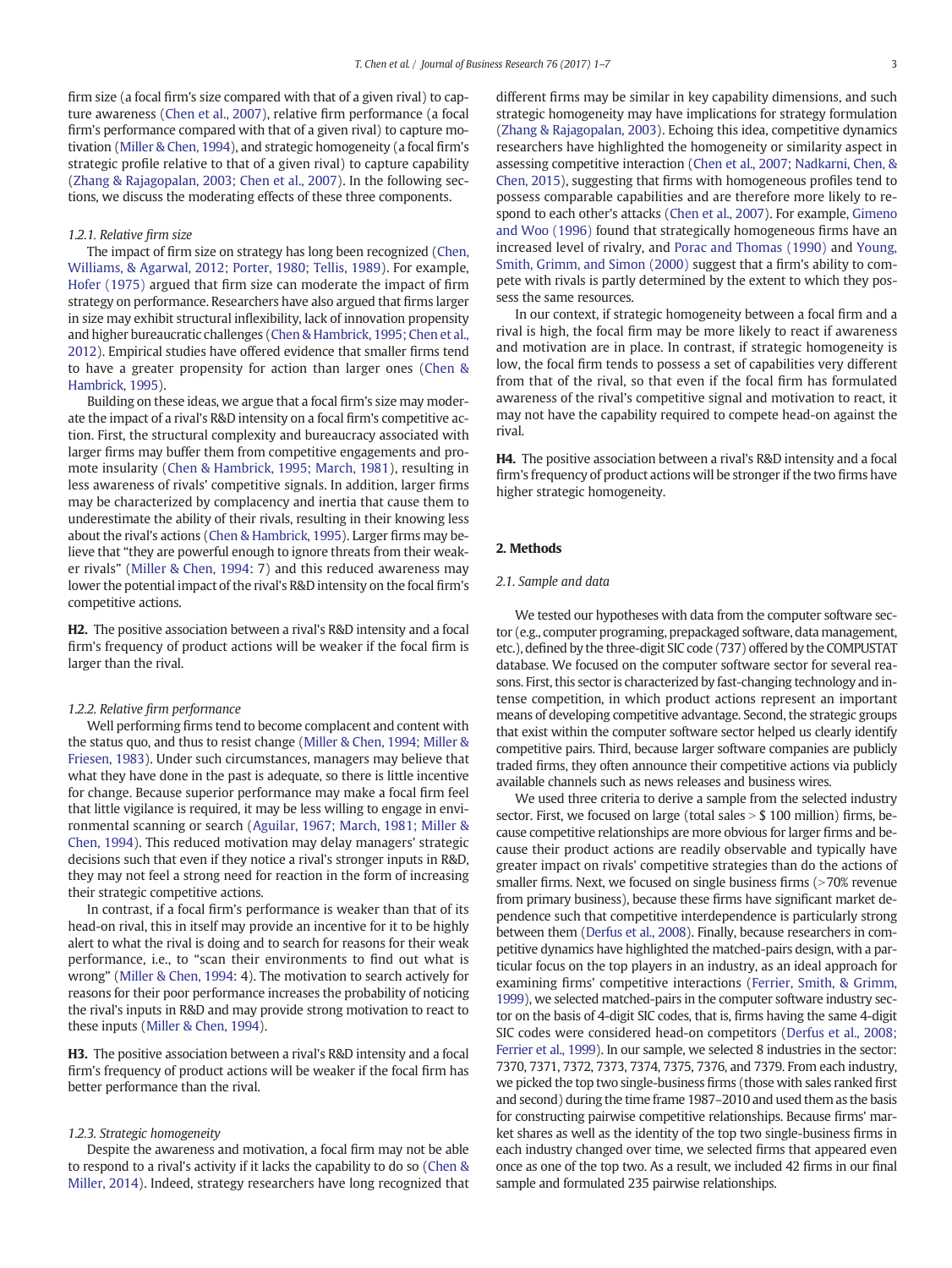We then constructed longitudinal observations on the basis of quarterly information obtained from several data sources. To collect data on firms' product actions, we followed previous studies [\(Nadkarni & Chen,](#page-6-0) [2014; Rindova, Ferrier, & Wiltbank, 2010](#page-6-0)) using the LexisNexis Academic database, which includes data from a comprehensive list of business wires and newspapers that report firms' activities. We followed the established structured content analysis approach to identify firms' product actions. We then used the COMPUSTAT database to collect information about firms' R&D expenditures and sales, along with additional data for calculating our main independent variables (firm relative size, relative performance, and strategic homogeneity) as well as the control variables (industrial munificence, industrial dynamism, industrial concentration, and relative slack resources).

Finally, we used a matched-pairs design to combine information from different data sources. Although our action data allowed us to observe firms' product actions on a daily basis, firms' R&D information was available only quarterly, therefore, we matched the rival's R&D data in a given quarter with the focal firm's product action data in the immediately following quarter. This design allowed us to observe how the product actions of the focal firm may change immediately after receiving the signal from the rival. For all other variables, we used the data from the year immediately preceding the action data. Thus, we constructed longitudinal observations for each rival-focal firm pair on the basis of quarterly data during 1987–2010. If a rival or a focal firm had no record in the COMPUSTAT database in a given year, we excluded the pair from our sample, which yielded an initial sample of 13,464 pairwise observations. However, a significant portion of the observations had missing information about R&D expenditure, which reduced our useable sample to 9838 pairs. When we filled in the missing R&D expenditure information with a very small number and reran all of the analyses, we obtained consistent results. Thus, we concluded that the missing data did not bias our results.

#### 2.2. Measures

### 2.2.1. Dependent variable

We measured the focal firms' frequency of product actions as the counts of new product introductions reported in news releases, magazines, and trade journals, a method used in prior studies (e.g., [Lavie &](#page-6-0) [Rosenkopf, 2006; Nadkarni & Chen, 2014](#page-6-0)). Following prior studies, we used the structured content analysis procedure to collect data: for each sampled firm, we downloaded the headlines from the LexisNexis Academic database containing its name<sup>1</sup> and then asked two coders to read the headlines to ensure that the news release reported information about firms' product actions (such as introducing a new product, updating an existing product, eliminating or changing the features of a product etc.). To validate this method, we asked an independent expert to use the same procedure to code a random subsample of 50 product actions; overall agreement > 80% was achieved. In addition, we randomly selected a subsample of 130 firm-quarter observations and asked the expert to read through the entire articles, rather than just the headlines, and to recode the product actions for this subsample. A high Cronbach's alpha score (0.86) confirmed the consistency of the two coding procedures. We counted the number of product actions reported in the news releases and aggregated each focal firm's product action data on a quarterly basis.

#### 2.2.2. Independent variables

We followed established procedure to measure firms' R&D intensity as quarterly R&D expenditures divided by sales [\(Greve, 2003\)](#page-6-0). The measure was lagged by one quarter in the analysis.

Relative firm size was measured as the ratio of a focal firm's size divided by the rival's size ([Chen et al., 2007](#page-6-0)). We obtained information about each firm's total sales in a given year and then calculated its firm size as the logarithm of its total sales ([Greve, 2008](#page-6-0)). Following a similar procedure, we created a measure of relative firm performance, operationalized as the ratio of a focal firm's performance divided by the performance of the rival. We calculated each firm's return on sales (ROS) (net income divided by total sales) [\(Hitt, Hoskisson, & Kim,](#page-6-0) [1997\)](#page-6-0).

We followed [Zhang and Rajagopalan \(2003\)](#page-6-0) to measure strategic homogeneity, as reflected in six strategic dimensions: (1) advertising intensity (advertising expenditure/sales), (2) R&D intensity (R&D expenditure/sales), (3) plant and equipment (P&E) newness (net P&E/ gross P&E), (4) nonproduction overhead (selling general, and administrative expenses/sales), (5) inventory levels (inventories/sales), and (6) financial leverage (debt/equity) [\(Finkelstein & Hambrick, 1990; Zhang](#page-6-0) [& Rajagopalan, 2003](#page-6-0)). We first calculated a score for each dimension for both the focal firm and the rival on the basis of data from COMPUSTAT. Variance between the focal firm and the rival for each strategic dimension was first computed on a yearly basis and then standardized by the sample with Mean  $= 0$  and S.D.  $= 1$ . Next, we multiplied the standardized score by  $-1$  and used the average of the six standardized dimensions to arrive at an overall measure of strategic homogeneity.

#### 2.2.3. Controls

We controlled for industry concentration, industry dynamism, and industrial munificence. We used the Herfindahl index for industry concentration [\(Derfus et al., 2008](#page-6-0)). To compute a standardized index of industry dynamism, we regressed industry values of shipments over 5 years against time and then used the standard error of the regression coefficient related to time divided by the average value of industry shipments [\(Nadkarni & Chen, 2014](#page-6-0)). Industrial munificence was measured as the percentage change in firm sales from the previous year to the present one [\(Derfus et al., 2008](#page-6-0)). For all industry variables, we used a one-year lag in the regressions.

Relative organizational slack was measured as the ratio of a focal firm's slack divided by the rival's slack [\(Chen et al., 2007](#page-6-0)). First, we used a composite measure to capture organizational slack on the basis of the average of (1) current ratio, computed as current assets/current liabilities (available slack), (2) debt-equity ratio (potential slack), and (3) the general and administrative expenses-to-sales ratio (recoverable slack) [\(Nadkarni & Chen, 2014](#page-6-0)). Second, we computed the ratio on the basis of individual slack scores. We also controlled for the rival's frequency of product actions by the same method we used to capture the focal firms' frequency of product actions.

#### 2.3. Statistical method

Our data involved a panel of observations, with product action frequency as the dependent variable. Because our dependent variable was based on count data and had values of zeros, we followed prior studies and used negative binomial regression ([Katila, Rosenberger, &](#page-6-0) [Eisenhardt, 2008\)](#page-6-0). Our data had repeated observations for each firmrival pair; researchers have suggested the use of the Generalized Estimating Equations (GEE) regression method to control for withingroup heterogeneity [\(Katila et al., 2008](#page-6-0)). In the analyses, we standardized all the independent variable data and used quarterly/yearly lags. Also, because the dependent variable had many data points with the value of zero, we used zero-inflated negative binomial regressions as a robustness check; the results were consistent.

#### 3. Results

[Table 1](#page-4-0) contains descriptive statistics and correlations for all variables used in our analyses. [Table 2](#page-4-0) summarizes results from the GEE models. We calculated the variance inflation factors (VIFs) based on <sup>1</sup> If the firm's name varied, we included all of them. CLS models by regressing our dependent variable on all independent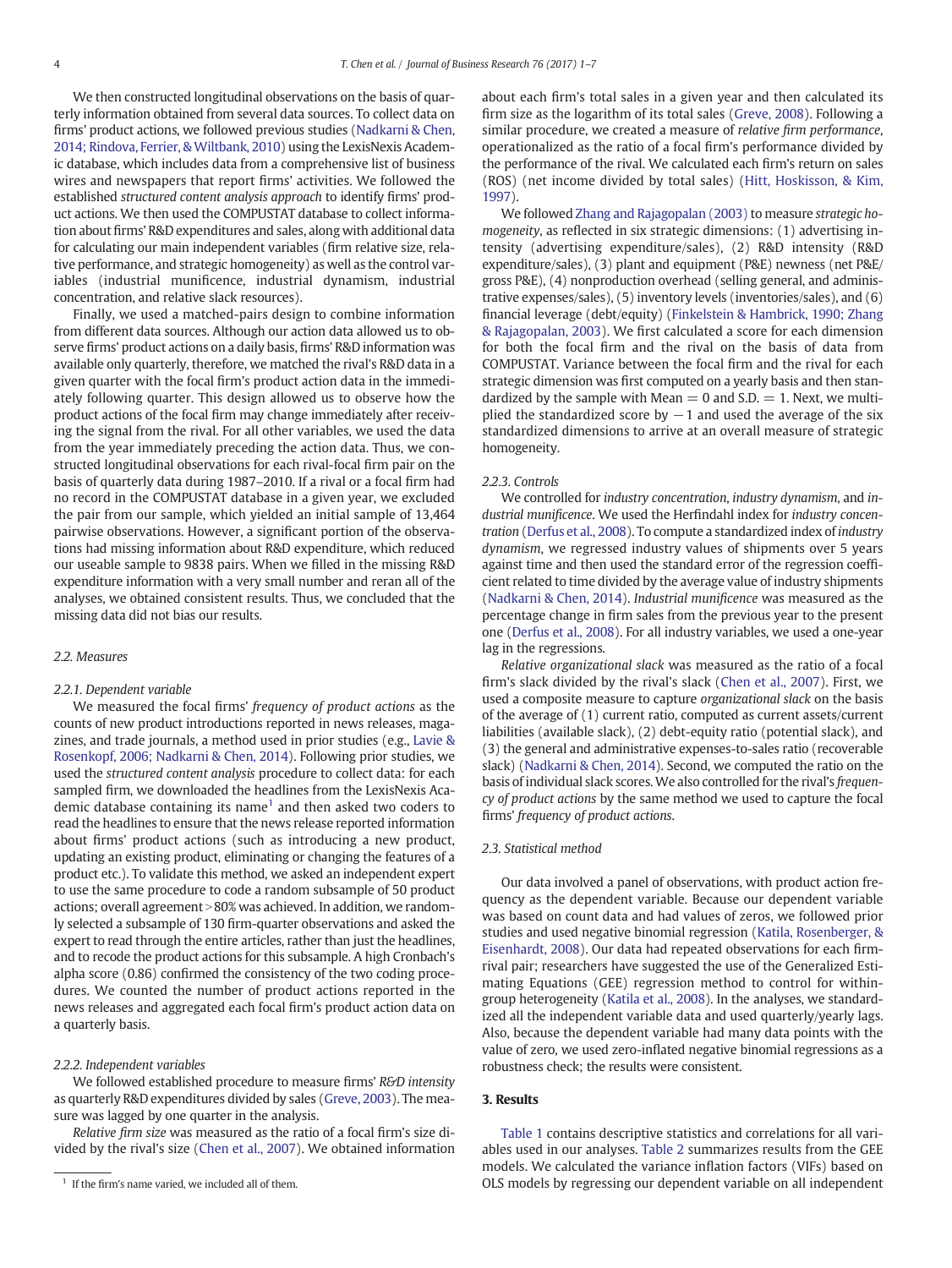#### <span id="page-4-0"></span>Table 1

Descriptive and correlations<sup>a</sup>.

| Variables                              | Mean    | SD    |         | 2       | 3       | 4       | 5       | 6       | 7            | 8       | 9    | 10 |
|----------------------------------------|---------|-------|---------|---------|---------|---------|---------|---------|--------------|---------|------|----|
| DV                                     |         |       |         |         |         |         |         |         |              |         |      |    |
| 1. Focal firm new product              | 2.45    | 5.54  | и       |         |         |         |         |         |              |         |      |    |
| Controls                               |         |       |         |         |         |         |         |         |              |         |      |    |
| 2. Industry munificence                | 0.12    | 0.23  | $-0.03$ |         |         |         |         |         |              |         |      |    |
| 3. Industry dynamism                   | 0.04    | 0.03  | $-0.19$ | 0.25    |         |         |         |         |              |         |      |    |
| 4. Industry concentration              | 0.10    | 0.07  | $-0.24$ | $-0.16$ | 0.11    |         |         |         |              |         |      |    |
| 5. Rival firm new product <sup>b</sup> | 3.42    | 6.18  | 0.21    | $-0.04$ | $-0.20$ | $-0.24$ |         |         |              |         |      |    |
| 6. Relative organizational slack       | 1.13    | 0.86  | 0.01    | $-0.01$ | 0.07    | 0.08    | $-0.06$ |         |              |         |      |    |
| Study variables                        |         |       |         |         |         |         |         |         |              |         |      |    |
| 7. Rival R&D intensity <sup>b</sup>    | 0.03    | 0.04  | 0.10    | 0.03    | $-0.07$ | $-0.22$ | 0.07    | $-0.04$ | $\mathbf{1}$ |         |      |    |
| 8. Relative firm size                  | 1.08    | 0.86  | 0.07    | 0.02    | $-0.09$ | $-0.07$ | $-0.06$ | $-0.10$ | 0.16         | и       |      |    |
| 9. Relative firm performance           | 1.95    | 64.46 | $-0.01$ | $-0.01$ | $-0.01$ | 0.00    | $-0.02$ | 0.02    | $-0.02$      | 0.00    |      |    |
| 10. Strategic homogeneity              | $-0.01$ | 0.51  | $-0.07$ | $-0.02$ | 0.00    | 0.03    | 0.00    | 0.00    | $-0.07$      | $-0.08$ | 0.00 |    |

 $N - 9838$ 

Correlations with value greater than  $|0.02|$  are significant at  $p < 0.05$ .

**b** Quarterly observations.

variables, including the interaction terms, and found that the VIF values were in the acceptable range  $( $4.50$ ).$ 

In model 1, we tested the main effects of rival R&D intensity on the focal firm's product action frequency. We found that rival R&D intensity was positively associated with the focal firm's product action frequency  $(\beta = 3.248, p < 0.001)$ . Thus our first hypothesis was supported.

#### Table 2

Results from negative binomial regressions<sup>a</sup>.

| Variables                                                                                                                                                                    | Model 1                                                                                                                    | Model 2                                                                                                                      | Model 3                                                                                                                    | Model 4                                                                                                                      | Model 5                                                                                                                      |
|------------------------------------------------------------------------------------------------------------------------------------------------------------------------------|----------------------------------------------------------------------------------------------------------------------------|------------------------------------------------------------------------------------------------------------------------------|----------------------------------------------------------------------------------------------------------------------------|------------------------------------------------------------------------------------------------------------------------------|------------------------------------------------------------------------------------------------------------------------------|
| Intercept                                                                                                                                                                    | $1.468***$<br>(0.037)                                                                                                      | $0.097 +$<br>(0.053)                                                                                                         | $1.480***$<br>(0.037)                                                                                                      | $1.455***$<br>(0.038)                                                                                                        | $0.173***$<br>(0.053)                                                                                                        |
| Controls<br>Industry<br>munificence<br>Industry<br>dynamism<br>Industry<br>concentration<br>Rival firm new<br>product<br>Relative<br>organizational<br>slack                 | $-0.264***$<br>(0.066)<br>12.987***<br>(0.582)<br>$-8.060***$<br>(0.235)<br>$0.029***$<br>(0.002)<br>$0.168***$<br>(0.014) | $-0.310***$<br>(0.066)<br>$10.426***$<br>(0.588)<br>$-6.953***$<br>(0.233)<br>$0.040***$<br>(0.002)<br>$0.220***$<br>(0.014) | $-0.278***$<br>(0.066)<br>13.128***<br>(0.584)<br>$-8.064***$<br>(0.235)<br>$0.029***$<br>(0.002)<br>$0.169***$<br>(0.014) | $-0.284***$<br>(0.067)<br>$13.121***$<br>(0.591)<br>$-8.231***$<br>(0.241)<br>$0.029***$<br>(0.002)<br>$0.170***$<br>(0.014) | $-0.343***$<br>(0.067)<br>$10.773***$<br>(0.598)<br>$-7.167***$<br>(0.238)<br>$0.039***$<br>(0.002)<br>$0.220***$<br>(0.014) |
| Study variables<br>Rival R&D<br>intensity (RRD)<br>Relative firm size<br>$RRD \times$ relative<br>firm size<br>Relative firm<br>performance<br>$RRD \times$ relative<br>firm | $3.248***$<br>(0.329)                                                                                                      | 12.297***<br>(0.539)<br>$0.943***$<br>(0.314)<br>$-6.544***$<br>(0.314)                                                      | $3.037***$<br>(0.331)<br>$-0.000$<br>(0.001)<br>$-0.097**$<br>(0.033)                                                      | 3.293***<br>(0.334)                                                                                                          | $11.561***$<br>(0.543)<br>$0.887***$<br>(0.027)<br>$-6.137***$<br>(0.315)<br>$-0.001$<br>(0.001)<br>$-0.092*$<br>(0.036)     |
| performance<br>Strategic<br>homogeneity<br>$RRD \times strategic$<br>homogeneity<br>Wald chi2                                                                                | 3196.24***                                                                                                                 | 4948.50***                                                                                                                   | 3209.06***                                                                                                                 | $-0.601***$<br>(0.028)<br>$2.441***$<br>(0.386)<br>3630.93***                                                                | $-0.544***$<br>(0.028)<br>$2.100***$<br>(0.395)<br>5218.98***                                                                |

Standard errors in parentheses.

a Regressions are based on GEE procedure; the number of observations is 9838, and the number of pairs is 235.

\*\*\*  $p < 0.001$ .

 $p < 0.01$ .

 $p < 0.05$ .<br> $p < 0.1$ .

Our second hypothesis predicted that the positive association between the rival R&D intensity and the focal firm's product action frequency would be weaker if the focal firm was larger than the rival. In model 2, we tested the interaction effects between rival R&D intensity and relative firm size. The interaction term, rival R&D intensity  $\times$  relative firm size, was negative and significant ( $\beta = -6.544$ , p < 0.001), which was in line with [Hypothesis Two](#page-2-0). Because non-linear models are difficult to interpret on the basis of coefficients alone [\(Hoetker, 2007](#page-6-0)), we graphed the marginal effects of rival R&D intensity at both the high (one standard deviation above the mean) and low (one standard deviation below the mean) levels of relative firm size, with all other variables held at the mean. Fig. 1 illustrates that the positive impact of rival R&D intensity was weaker when the focal firm was larger than the rival, which was consistent with [Hypothesis Two.](#page-2-0) Moreover, in unreported tests, we ran regressions using sub-samples split by the mean relative firm size and obtained consistent results (small relative firm size:  $\beta = 7.178$ ,  $p < 0.001$ ; large relative firm size:  $\beta = 0.125$ ,  $p > 0.1$ ).

Our third hypothesis predicted that the positive association between rival R&D intensity and focal firm product frequency would be weaker if the performance of the focal firm was better than that of the rival. The interaction term, rival R&D intensity  $\times$  relative firm performance, was negative and significant ( $\beta = -0.097$ ,  $p < 0.01$ ), which was in line with [Hypothesis Three.](#page-2-0) We then graphed the marginal effects of rival R&D intensity at both the high (one standard deviation above the mean) and low (one standard deviation below the mean) levels of relative firm



Fig. 1. Interaction plot for the moderator effect of relative firm size.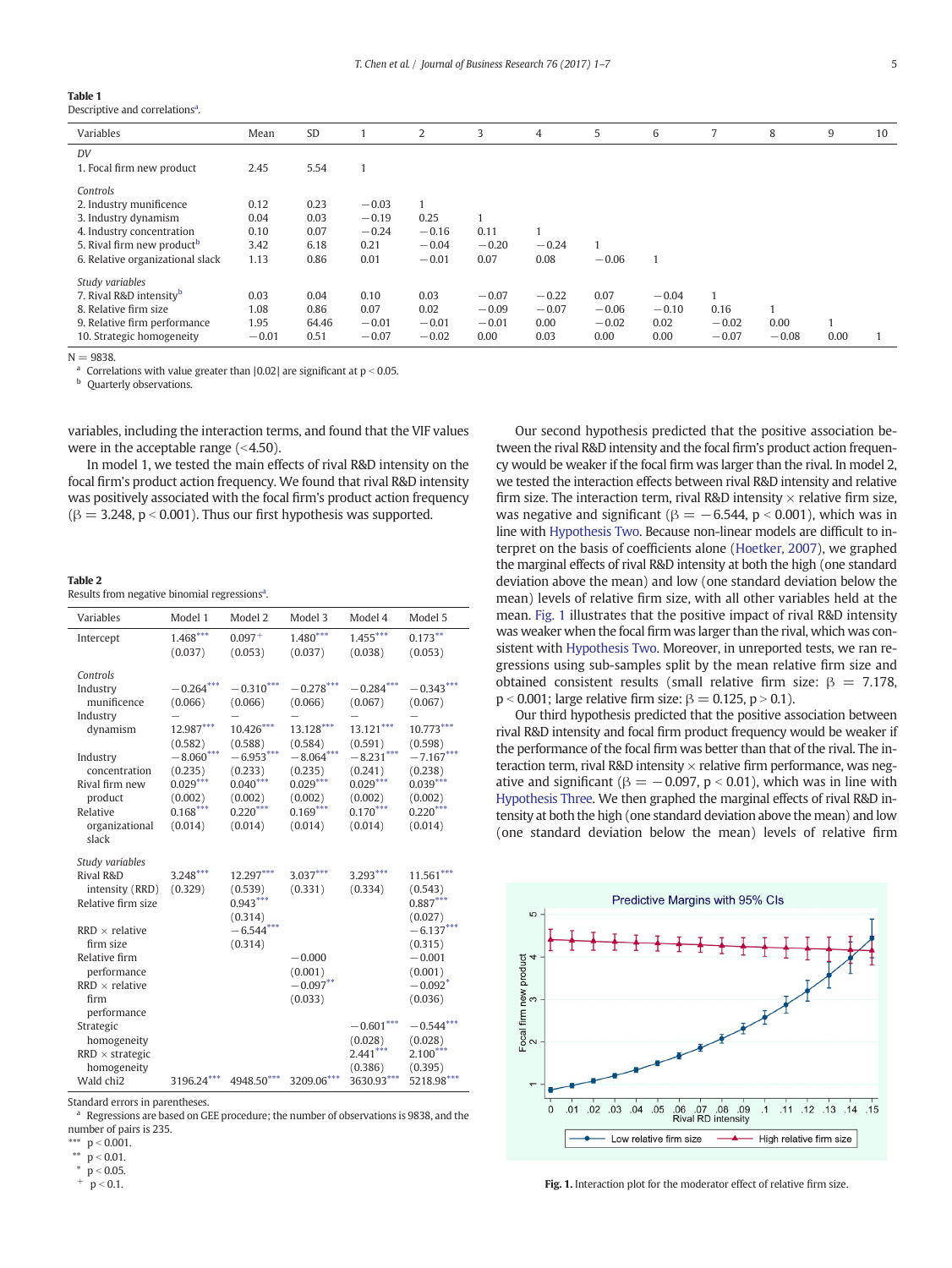

Fig. 2. Interaction plot for the moderator effect of relative firm performance.

performance, with all other variables held at the mean. Fig. 2 illustrates that the positive relationship between rival firm R&D intensity and focal firm product action frequency became weaker when the performance of the focal firm was better than that of the rival, which was consistent with [Hypothesis Three.](#page-2-0) However, our additional split-sample tests raised some concern in that the results obtained by using sub-samples split by relative firm performance were opposite to those of our prediction. Thus, [Hypothesis Three](#page-2-0) did not receive support.

[Hypothesis Four](#page-2-0) predicted that the positive association between rival R&D intensity and the focal firm's product action frequency will be stronger if strategic homogeneity between the focal firm and rival firm is high. The interaction term rival R&D intensity  $\times$  strategic homogeneity was positive and significant ( $\beta = 2.441$ ,  $p < 0.001$ ) and in line with [Hypothesis Four](#page-2-0). Fig. 3 illustrates that the positive impact of rival R&D intensity was stronger (slope is steeper) when strategic homogeneity was high, which was consistent with [Hypothesis Four](#page-2-0). The interaction plot reveals that the moderating effect became more highly significant as rival R&D intensity increased. When we ran regressions using sub-samples split by the mean of strategic homogeneity, the results were consistent (high strategic homogeneity:  $\beta = 2.675$ ,  $p < 0.001$ ; low strategic homogeneity:  $\beta = 0.437$ ,  $p > 0.1$ ), which further supported [Hypothesis Four.](#page-2-0)



Fig. 3. Interaction plot for the moderator effect of strategic homogeneity.

#### 4. Discussion

In this paper, we introduce an integrative model to examine how a focal firm will plan its product actions in response to a rival's competitive signals. Drawing on the AMC framework in competitive dynamics [\(Chen, 1996](#page-6-0)), we use a particular type of competitive signal — the rival's R&D intensity — to predict a focal firm's product actions. We also examine the moderating role of firms' relative size, relative performance and strategic homogeneity in such competitive situations. Based on a sample of firms in the computer software sector, we found that the rival's R&D intensity in Time 1 tends to influence the focal firm's frequency of product actions in Time 2. We also found that the size of the focal firm relative to that of the rival, as well as the strategic homogeneity of the two, moderated this relationship.

Our study makes several contributions. First, although prior studies have utilized signaling theory to argue that a focal firm's product strategy is often in response to a rival's competitive signals [\(Bowman &](#page-6-0) [Gatignon, 1995; Robertson, Eliashberg, & Rymon, 1995\)](#page-6-0), few empirical studies have examined how the competitive signals contained in firms' financial statements may influence inter-firm rivalry. [Porter](#page-6-0) [\(1980\)](#page-6-0) has contended that a rival's financial statements may contain valuable competitive intelligence that a focal firm can use to detect a rival's current strategy, future plans, and strategic goals. In this paper, we incorporate this view into a theoretical model that links a rival's R&D intensity to a focal firm's product actions.

Moreover, our study considers the joint effects of the behavioral drivers of a focal firm's competitive moves ([Chen & Miller, 2014\)](#page-6-0). We found that when the focal firm is larger, it tends to be less aware of the rival's action and therefore less reactive to the rival's competitive signal. We also found that when the focal firm and the rival have relatively high strategic homogeneity, the focal firm tends to be more reactive to the rival's competitive signal. Indeed, the notion of strategic homogeneity reflects the capability component in the AMC framework, in that the greater the strategic homogeneity between the focal firm and the rival, the more likely the focal firm will be to respond to the rival's competitive signal [\(Chen et al., 2007\)](#page-6-0). Although we also hypothesized that a focal firm's performance relative to that of a rival may moderate its response to the rival's competitive signal, our empirical test did not strongly support this hypothesis. Prior studies have linked firms' performance to motivation, suggesting that better performance may reduce the focal firm's motivation to undertake more actions [\(Miller & Chen,](#page-6-0) [1994](#page-6-0)); however, those firms that perform better may be stronger in terms of capability, and therefore more likely to undertake competitive actions when they are attacked. Future research may further reveal additional implications of firm performance.

Finally, competitive dynamics research has long recognized that a firm's capability is an important behavioral driver of its competitive actions [\(Ndofor et al., 2011](#page-6-0)). However, firms' resources and capabilities may also serve as "de-motivators" that reduce a firm's incentive to act in response to a competitive threat. In an unreported test, we found that when a focal firm has more slack than the rival, the relationship between the rival's R&D intensity and the focal firms' frequency of product actions decreases. Thus, slack resources, traditionally considered indicative of capability, may also have implications for motivation. For instance, as a firm becomes more capable, it may also develop complacency [\(Miller](#page-6-0) [& Chen, 1994](#page-6-0)), which leads to competitive blind spots as proposed by prior studies ([Ng, Westgren, & Sonka, 2009; Zajac & Bazerman, 1991\)](#page-6-0).

We admit a few limitations of our study. First, our study focused only on one industry, the computer software industry, to study firms' competitive interactions. Although this approach is common in competitive dynamics research (e.g., [Chen et al., 2007; Marcel et al., 2010\)](#page-6-0), it may limit the generalizability of our findings. Second, our sample included only 42 large single-business firms, which do not vary greatly in terms of firm size, so that the moderating effects of relative firm size must be interpreted with caution. Third, although we mapped the moderators such as relative size, relative performance and strategic homogeneity